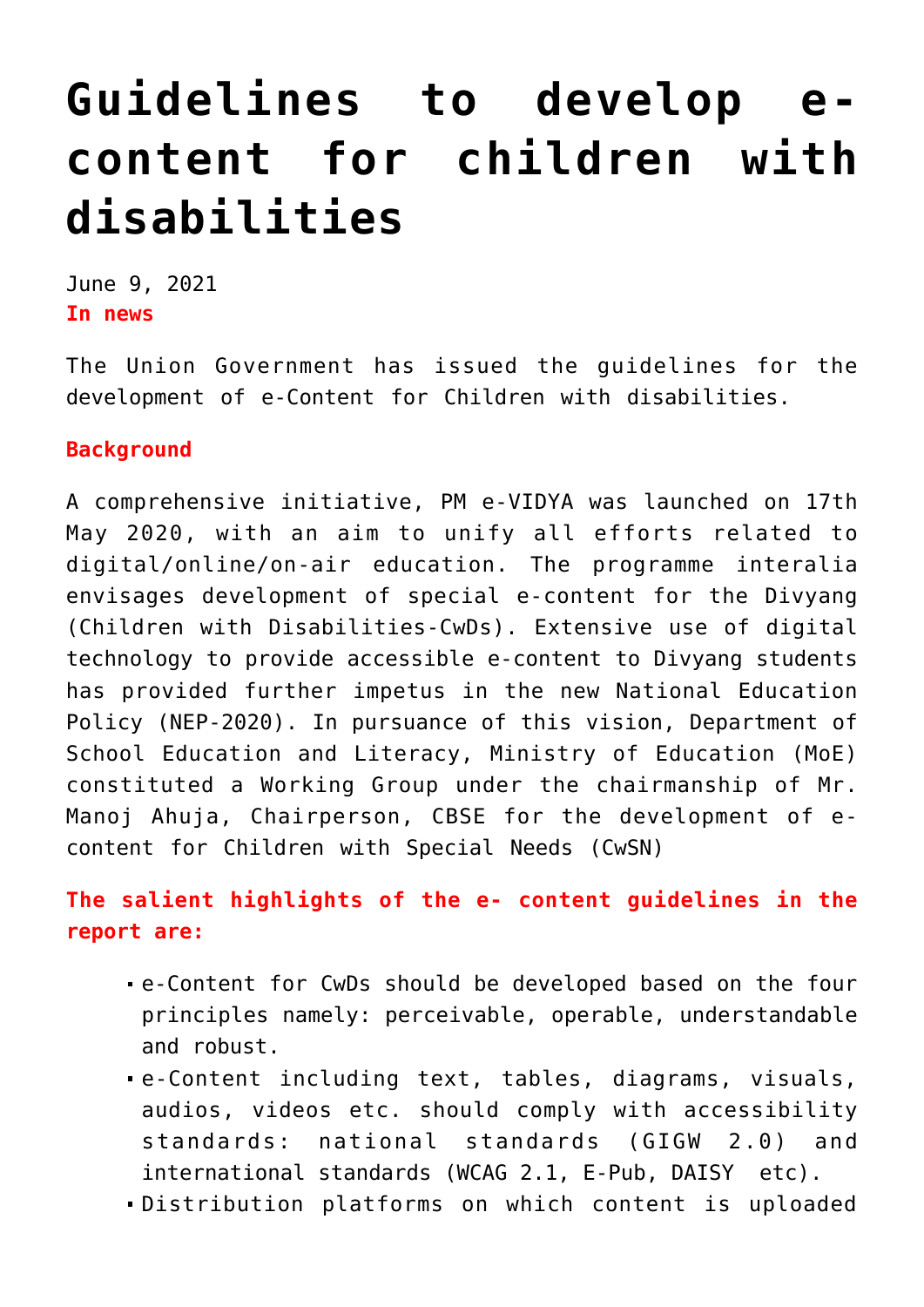(e.g. DIKSHA) and Reading platforms/devices on which content is accessed and interacted (e.g. e-pathshala) must comply with technical standards

- Reasonable pedagogical accommodations have been recommended to meet specific needs of CwDs
- The technical standards and guidelines have been detailed out in Section 4 of the report.
- The Committee has also recommended that in a phased manner textbooks may be adapted into Accessible Digital Textbooks (ADTs).
- The content of ADTs should be provided in multiple formats (text, audio, video, sign language etc) with turn-on and turn-off features.
- Further ADTs should provide flexibility to CwDs to respond to its content/exercises in multiple ways.
- The detailed guidelines for developing ADTs along with existing international and national experience, in the development of prototypes including the recent NCERT's experience: Barkha:A Reading Series for All (in print and digital forms), Accessible Textbooks for All and UNICEF's "Accessible Digital Textbooks using Universal Design for Learning ( for Learners with and without Disabilities ) have been presented in Section 5 of the report.
- In addition to ADTs, in Sections 6 to 9 the Committee has recommended specific guidelines for development of supplementary e-Content as per 21 disabilities specified in the RPWD Act 2016 for students having Intellectual and Developmental Disabilities, Multiple Disabilities, Autism Spectrum Disorders, Specific Learning Disabilities, Blindness, low vision, Deafness and Hard of Hearing and others.
- The implementation roadmap along with the suggestions to strengthen compliance to the accessibility guidelines have been presented in Section 11 of the report.
- Comprehensive guidelines and technical standards for the